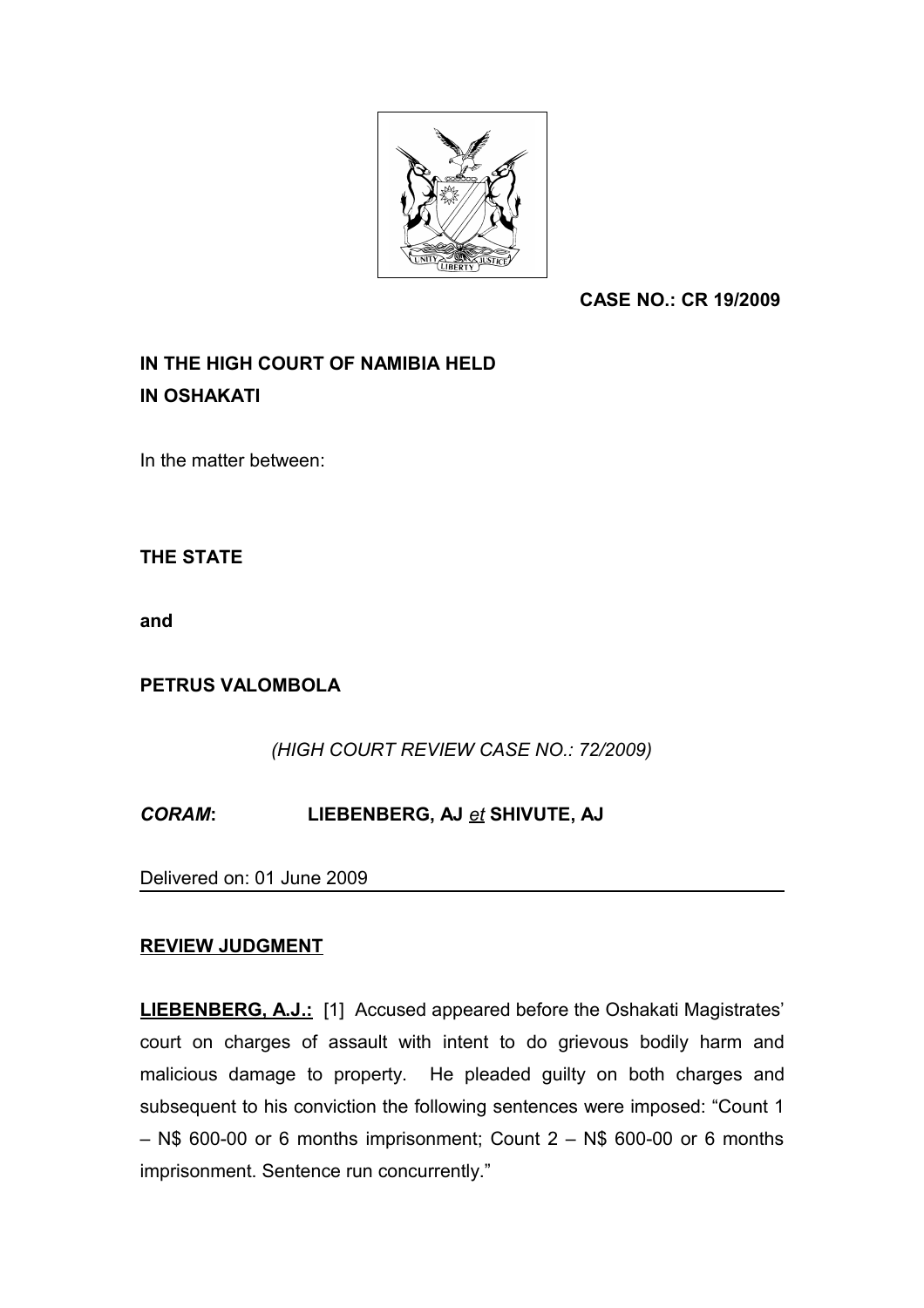[2] On review the following query was directed to the magistrate:

*"1. On count 1 the accused is charged with the offence of assault with the intent to do grievous bodily harm. The magistrate only questioned the accused on assault but convicted him "as charged". Please explain.*

- *2. On count 2 the accused is charged with malicious damage to property i.e. a hut; a bed; two bed sheets and a birth certificate. Accused stated that he removed the bed and bed sheets before setting the hut alight. Please explain how the accused then could have been convicted "as charged".*
- 3 *The accused admitted having set on fire complainant's hut. Was the hut not an immovable structure in which case the accused should have been charged with arson? Should the magistrate not have questioned in that regard instead of accepting that it only amounted to malicious damage of property?*

*If arson was committed, would the sentence imposed still be appropriate?*

- 4 *Despite the accused informing the court before sentence that he cannot pay a fine, fines were imposed on both charges. Please provide reasons why this was done.*
- 5 *On what authority was it ordered that fines or imprisonment as alternative to the fines should run concurrently?"*
- [3] The magistrate responded as follows:

*"The accused pleaded guilty to both charges i.e. Assault with intent to do grievous bodily harm and malicious damage to property.*

*Accused was convicted of assault with intent to do grievous bodily harm and that was the charge the accused stand in and as such he is guilty as charged. On count 2 the record is very clear that accused is charge with malicious damage to property and as such he was convicted accordingly. The properties were destroyed.*

*On the issue of whether the hut is immovable or not, the hut can be change any time. A hut can be transfer from one place to another.*

*Accused can not be convicted of arson because a hut is not immovable property. Even if accused informed the court that he can not afford to pay (a)*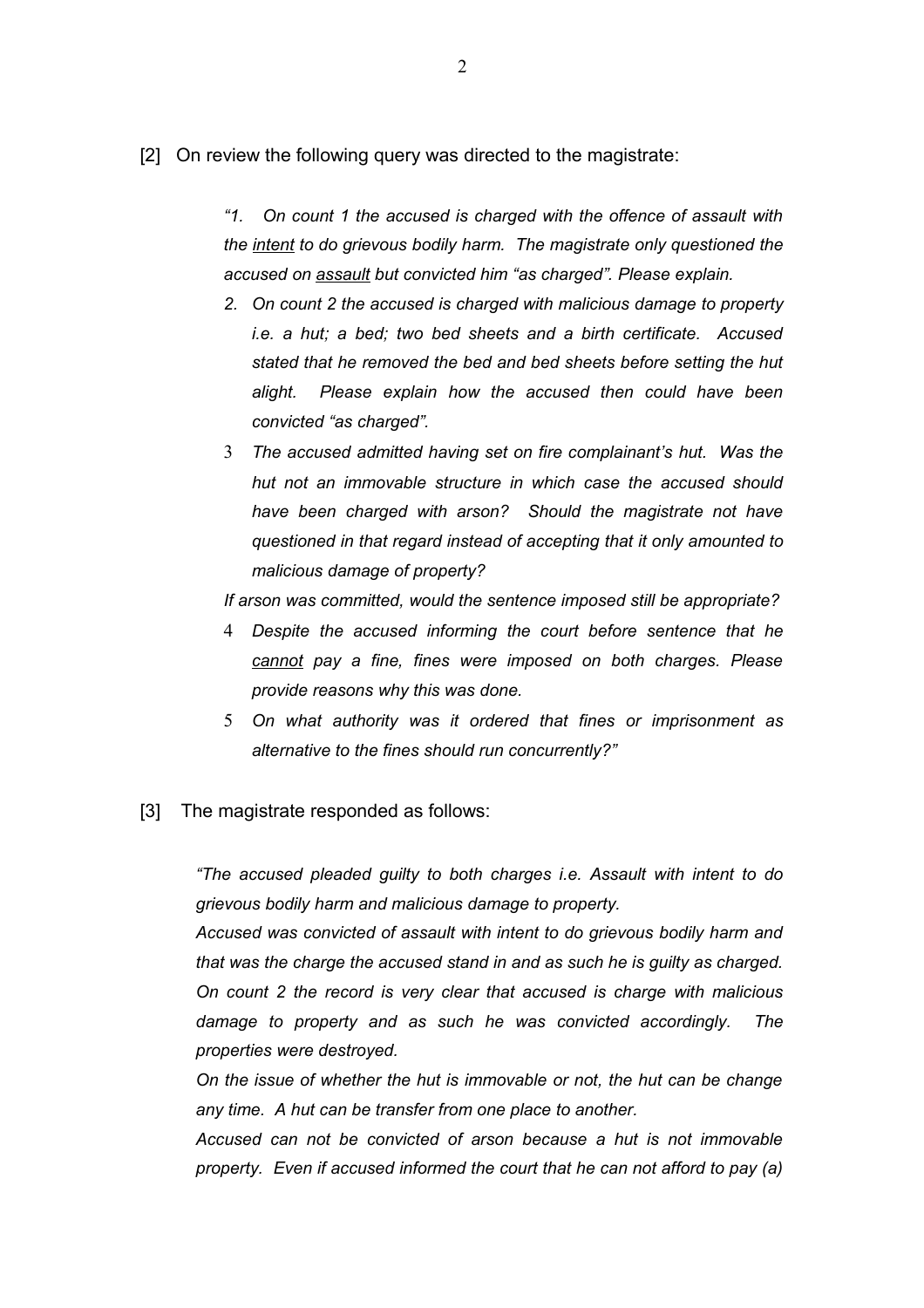*fine, the court should consider (a) fine in case a friend or relative comes t (o) pay, can still have the chance to do so. I hope my finds and sentence is in order, and be confirmed."(sic)*

[4] It has to be said that from the manner in which the magistrate responded to the query, it is evident that he is clearly incapable of understanding the query directed to him and the issues he was expected to deal with, despite all his years of experience as magistrate. Furthermore, he simply ignored par 5 of the query.

In the circumstances it seems necessary to remind the magistrate that he has a legal duty to comply with the provisions set out in section 304 (2) (a) of the Criminal Procedure Act, 1977 (Act 51 of 1977), namely:

*"(2)(a) If, upon considering the said proceedings, it appears to the judge that the proceedings are not in accordance with justice or that doubt exists whether the proceedings are in accordance with justice, he shall obtain from the judicial officer who presided at the trial a statement setting forth his reasons for convicting the accused and for the sentence imposed, and shall thereupon lay the record of the proceedings and the said statement before the court of the provincial division having jurisdiction for consideration by that court as a court of appeal."* (emphasis added)

Despite the short comings in the magistrate's reply I have decided not to refer the matter back to the magistrate for further reasons and will therefore consider the proceedings as it is.

[5] In count 1 the accused was charged with assault with the intent to do grievous bodily harm and the charge was drawn that "the accused did wrongfully, unlawfully and intentionally assault Hilja Valombola by beating her with fists and by kicking her *with intent to do* Hilja Valombola *grievous bodily harm.*" In order to convict the accused as charged, the magistrate through his section 112(1)(b) questioning, had to be satisfied that the accused not only pleaded guilty, but also that he admitted having had the intention, not only to assault, but to assault *with the intent to do grievous bodily harm to the*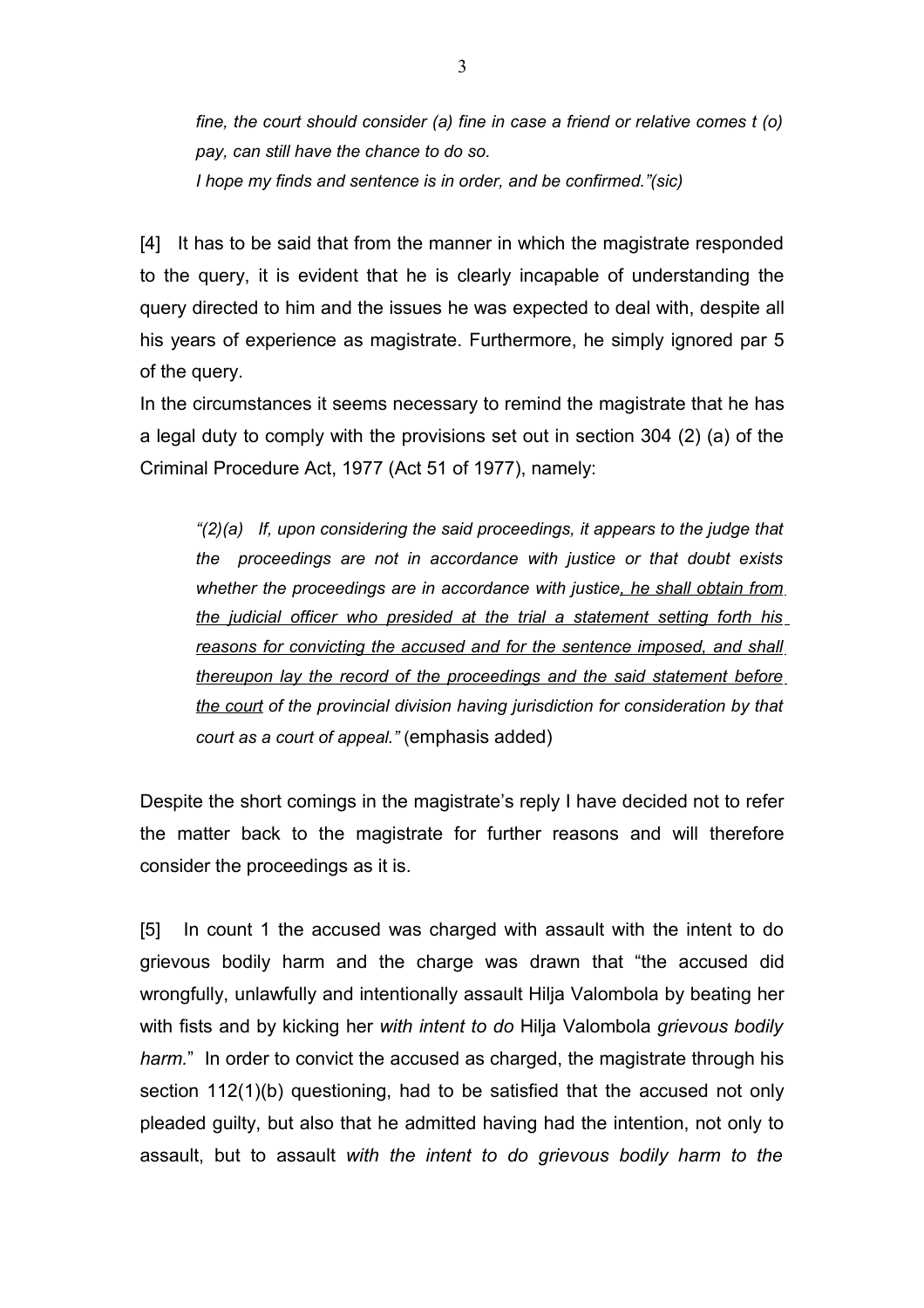*complainant.* Not a single question was put to the accused regarding the intent he had when assaulting the complainant. The following questions were instead asked:

*"Q – It alleged that on 20/3/05 and at or near Onawa in the district of Oshakati you did wrongfully and unlawfully and intention assault complainant Hilya Valombola is that correct?*

*A - Yes*

- *Q You beat her with fists and kicking?*
- *A Yes" (sic)*

The accused's answer on the first question merely confirms the magistrate's question about what is *alleged* in the charge and he therefore did not admit having committed the offence as such. The accused's admission that he had beaten the complainant with fists and kicked her also does not imply that he had acted with the intent to do grievous bodily harm. Because intent to do grievous bodily harm is an element of the offence for which the accused was charged, the magistrate had to cover it through his questioning of the accused and could not simply have assumed that the accused acted with the required intent.

[6] From the aforementioned it is clear that although not all the elements of the offence had been admitted by the accused, the magistrate wrongly convicted the accused. The conviction on count 1 thus, cannot be permitted to stand.

[7] Regarding count 2 the accused was charged with malicious damage to property for having "wrongfully, unlawfully and in (sic) maliciously damage(d) a sleeping hut, a bed, two bed sheets, one birth certificate…"

The magistrate's section 112(1)(b) questioning was in the following terms:

*"Q – It is alleged that on 20/3/08 and at or near Onawa in the district of Oshakati you did wrongfully, unlawfully and maliciously damage 2x bed sheets one birth certificate to the value N\$ 1 000-00 is that correct?*

*A – No. I remove the bed, 2 x bed sheet.*

*Q – What happen with sleeping huts?*

*A – I remove the goods and set the hut on fire."*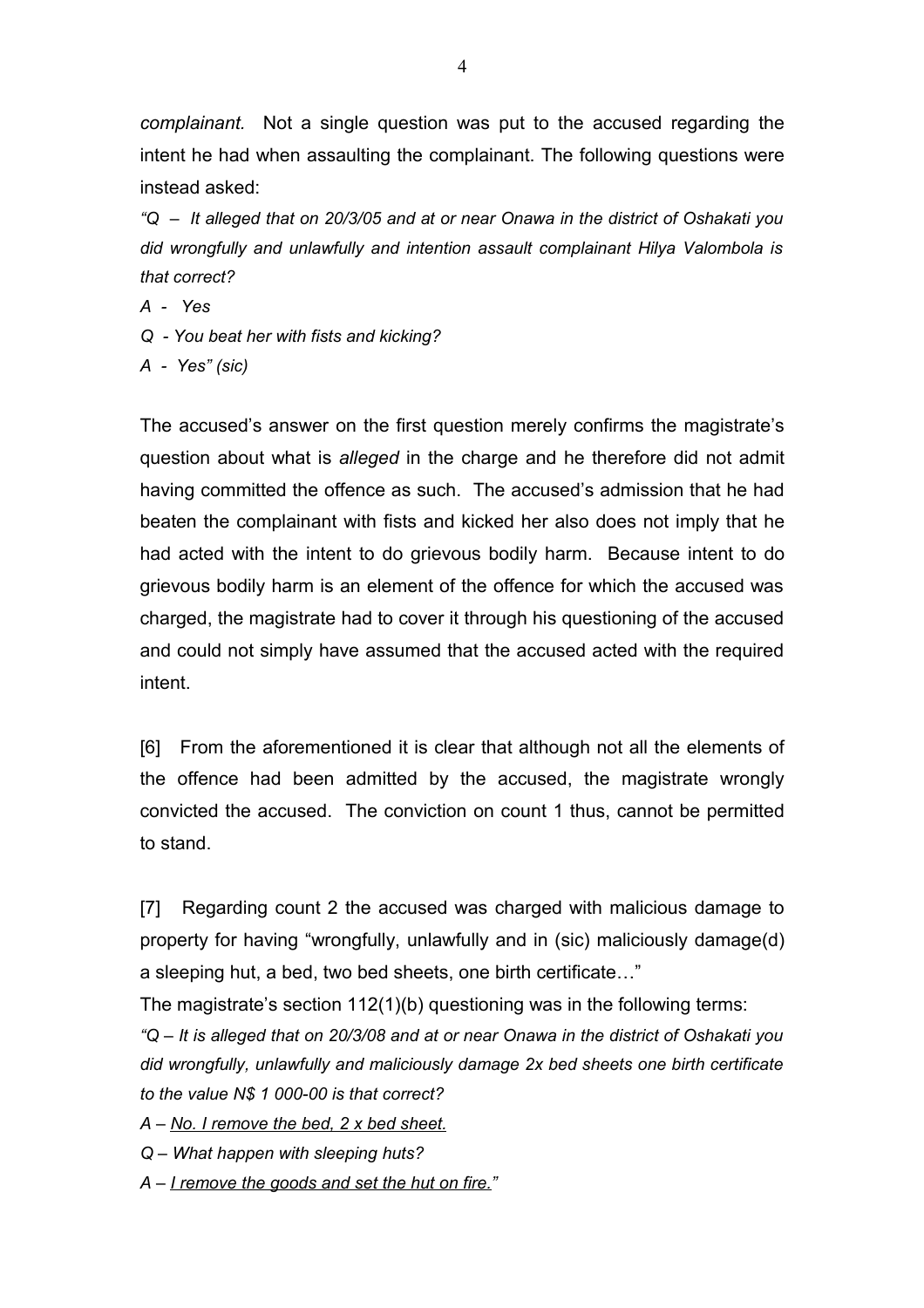Notwithstanding the answers given by the accused that the goods were first removed from the hut before he had set it alight, the magistrate convicted the accused "as charged"; in other words, that he had also damaged those goods mentioned in the charge which clearly, was not the case. This is a misdirection on the part of the magistrate as the accused did not admit all the allegations contained in the charge, necessitating interference by this Court.

[8] In response to the Court's question whether the hut was not an immovable structure and whether the accused should not have been charged with arson, the magistrate replied that *"the hut can be change any time. A hut can be transfer from one place to another. Accused can not be convicted of arson because a hut is not immovable property."* In the light of the magistrate not putting a single question to the accused about the structure itself, I find it surprising that the magistrate is now in the position to make such statement. Although there are indeed huts that can be dismantled, there are also, on the contrary, huts that are permanent and which *cannot* be dismantled and shifted elsewhere. That explains the need why the magistrate had to question the accused in that regard and to establish whether the offence of arson had not been committed, instead of simply *assuming* that it was not a permanent structure.

[9] The accused in mitigation before sentence informed the court that he was unemployed; single without children; and that he could not afford to pay a fine as there was no one to turn to for assistance. This notwithstanding, the magistrate decided to impose substantial fines on the accused which he obviously, was unable to pay. The reason advanced by the magistrate for having imposed fines is that *"even if accused informed the court that he can not afford to pay fine, the court should consider fine in case a friend or relative comes t(o) pay, can still have the chance to do so."* (sic)

Other than what the accused had stated in mitigation (above) no enquiry was made into the accused's ability to pay a fine or that he would receive any financial assistance from friends and family. It would therefore be wrong to simply assume that someone will come to his rescue and on that basis,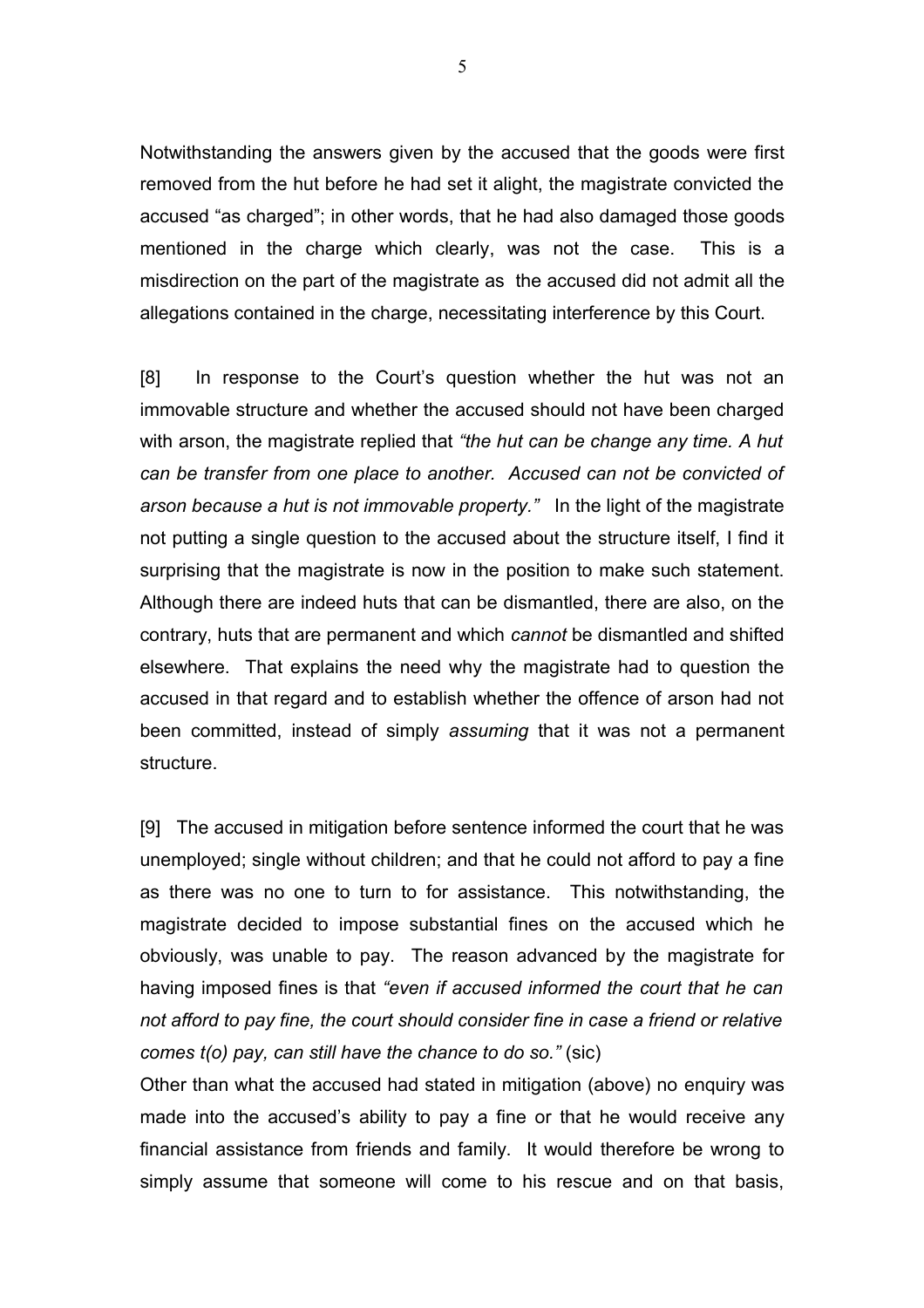impose a fine. Once the sentencer has come to the conclusion that a fine will be appropriate, the *quantum* thereof has to be determined with regard to the seriousness of the offence committed; the statutory penalty clause (if applicable); and the ability of the accused to pay the intended fine. Although it is not necessary, as the magistrate correctly stated, that the fine should fall within the accused's declared means, the court however, has to *investigate the accused's means* and has to take into consideration whether family and friends are willing in helping the accused pay the fine. This, the magistrate clearly failed to do and misdirected himself by simply assuming that to be the case.

[10] Fines of N\$ 600 or 6 months imprisonment were imposed on both counts where after it was ordered that *"sentence run concurrently"*. Because the magistrate failed to respond to this aspect of the query directed to him, the magistrate's intention by making such order is unknown.

[11] The wording of the provision which is at present contained in section 280(2) of the Criminal Procedure Act,1977 (Act 51 of 1977) has not been altered since it was enacted as section 342(2) of the Criminal Procedure Act 31 of 1917 and thereafter as section 333(2) of the Criminal Procedure Act 56 of 1955. Decisions on the interpretation of sections 342 (2) and 333 (2) would therefore also be relevant to the interpretation of section 280 (2) of the present Criminal Procedure Act 51 of 1977.

[12] Imprisonment as alternative to a fine in the past was found to be excluded from the provisions of section 280(2) (*R v Rahme* 1933 TPD 5; *R v Kubheka* 1944 NPD 57; *S v Bouwer* 1977 (2) SA 444 (O)).

The following passage from the *Kubheka* case *(supra)* clearly sets out the reasoning which led that court to come to the conclusion it did:

*"Section 342(2) of Act 31 of 1917 authorises a Court to direct that punishment 'when consisting of imprisonment' shall run concurrently. There is no authority to direct punishment consisting of fines to run concurrently, or to direct a punishment of a fine to run concurrently with a punishment consisting of imprisonment, or vice versa. My own opinion is that the section was intended to cover two or more*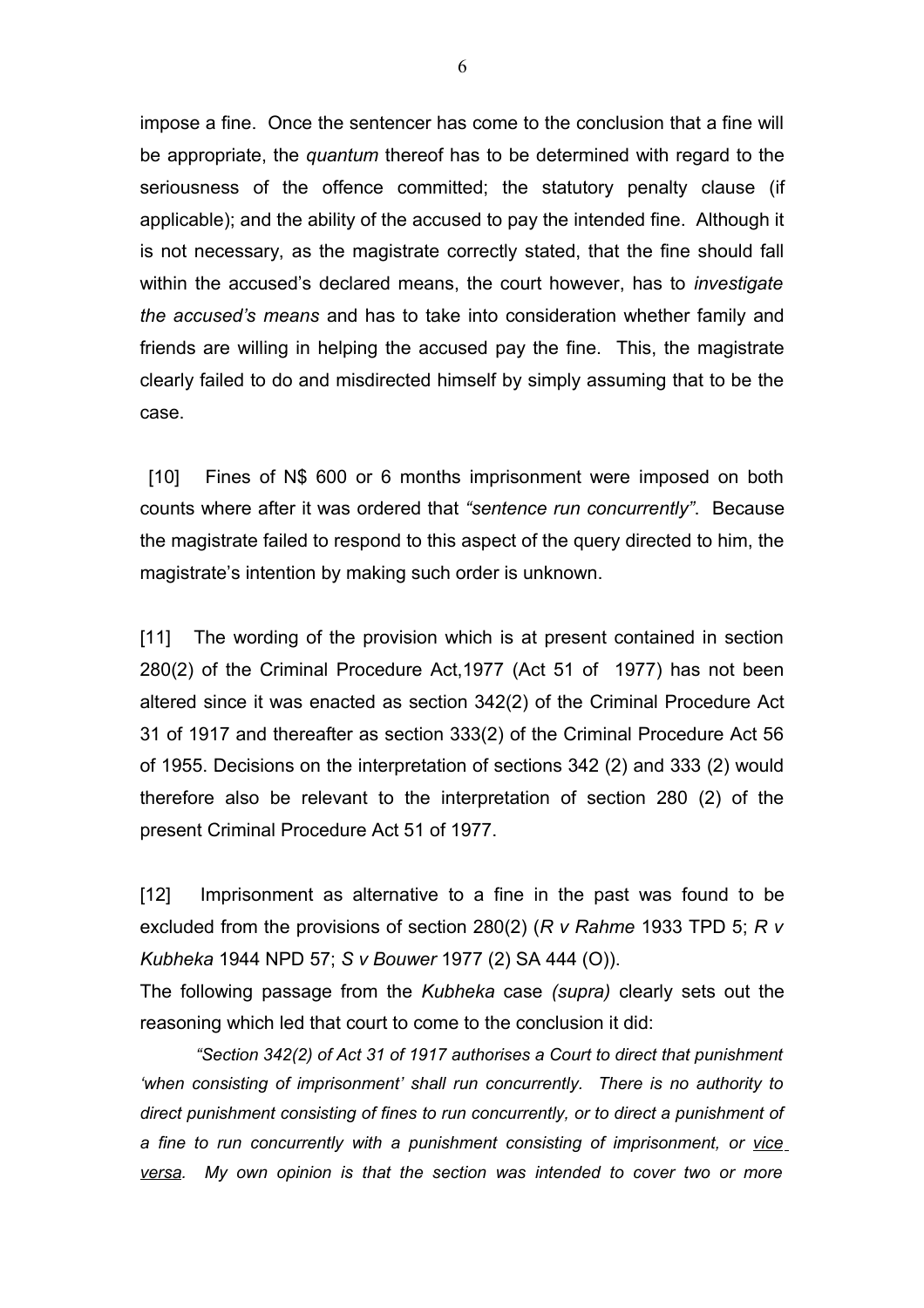*sentences consisting solely of imprisonment and that it has no application when one or more of the sentences consists of imprisonment as an alternative to a fine. I hold this opinion notwithstanding a certain dictum, apparently to the contrary, in R v Sitebe 1934 AD 56 at 58. And I hold it for the, to me, very strong reason that in the case, for instance, of two punishments each consisting of £1 fine or 14 days' imprisonment, a direction that the alternative periods of imprisonment should run concurrently would have the curious effect of placing the accused, if he paid one of the fines, in the same position as if he had paid neither, for he would still have to serve the 14 days' imprisonment as an alternative to the unpaid fine. Yet he could escape liability for both the fines by serving the one period of 14 days' imprisonment"* The learned judge held the view that the result would be absurd and that the Legislature could hardly have intended this; furthermore, that it did not appear to follow necessarily from the wording of the subsection.

[13] After the *Kubheka* case there is a line of cases which hold that, in terms of section 280(2), a court may only direct that two or more sentences shall run concurrently if those sentences are sentences of imprisonment only, thereby excluding imprisonment as an alternative to a fine.

[14] However, since then it has been held that imprisonment as alternative to a fine is also included under section 280(2) (*S v Lalsing* 1990 (1) SACR 443 (N); *S v Mngadi* 1991 (1) SA 313 (T)).

In the *Lalsing* case the Court (Full Bench) held that 'the section does not say that imprisonment has to be the only form of punishment in the sentence. It is therefore competent for a Court to direct, in terms of s 280(2) that sentences of a fine with an alternative of imprisonment run concurrently or that such a sentence run concurrently with a sentence of imprisonment without the option of a fine. Such direction would have effect only on the imprisonment portion of the sentences, inasmuch as the words "such punishments" refer back to "punishments when consisting of imprisonment", leaving the fines cumulative. In order to avoid possible imbalances between the total fines and the (concurrently running) periods of imprisonment, the Courts could alleviate the situation by reducing the fine to be imposed in respect of each of the convictions' (Headnote)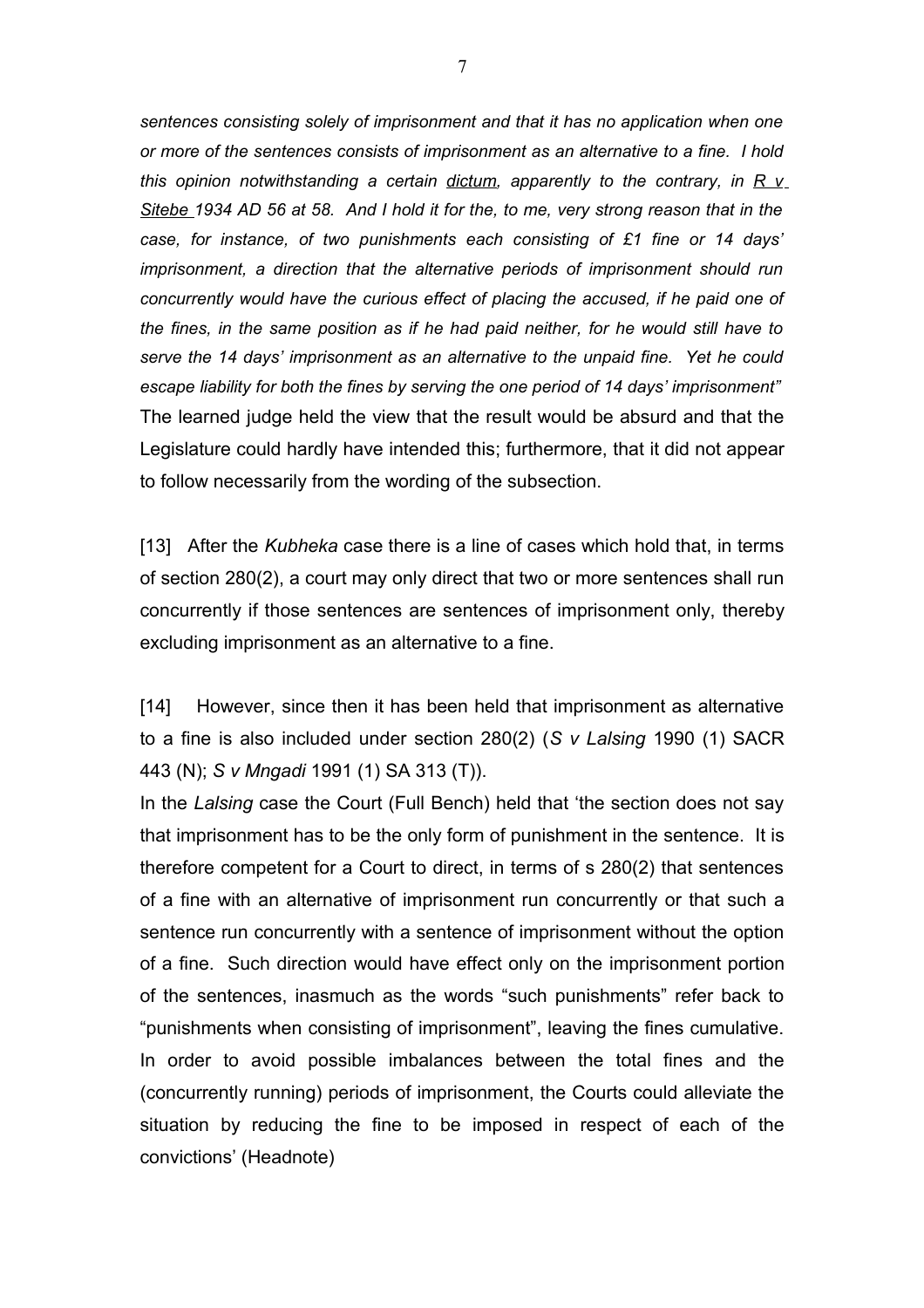[15] I respectfully find the Court's reasoning in the *Lalsing* case artificial and the interpretation given to the provisions of the subsection too wide. To read 'imprisonment as alternative to a fine' into the subsection, does not in my view, correctly give effect to the meaning of the subsection, as the subsection only refers to *imprisonment as punishment* and not to *fines* or *imprisonment as alternative to a fine.* Had that been the Legislature's intention then one would have expected the section to be worded differently in order to provide for such possibility.

The correctness of the Lalsing case is not beyond doubt (see Terblanche *"Saamloop van strawwe*" 1990 25 TM 66 AT 73).

[16] I find the view taken in the *Kubheka* case convincing and in accordance with the wording of subsection (2) of section 280 of Act 51 of 1977 namely, that a court can only direct two or more sentences of *imprisonment* to run concurrently and not fines or imprisonment as alternative to a fine.

[17] Therefore, in the present case the fines could not have been directed to run concurrently and the direction stands to be struck.

[18] In the result, the following order is made:

- 1. The conviction and sentence imposed on count 1 are set aside.
- 2. The conviction and sentence imposed on count 2 are set aside.
- 3. The court's direction that the sentences run concurrently is struck.
- 4. The matter is remitted to the magistrate in terms of section 312 of the Criminal Procedure Act, 1977 with the direction to comply with the provision in question or to act in terms of section 113, as the case may be.
- 5. In sentencing afresh, the court must have regard to that portion of the sentence the accused had already served.